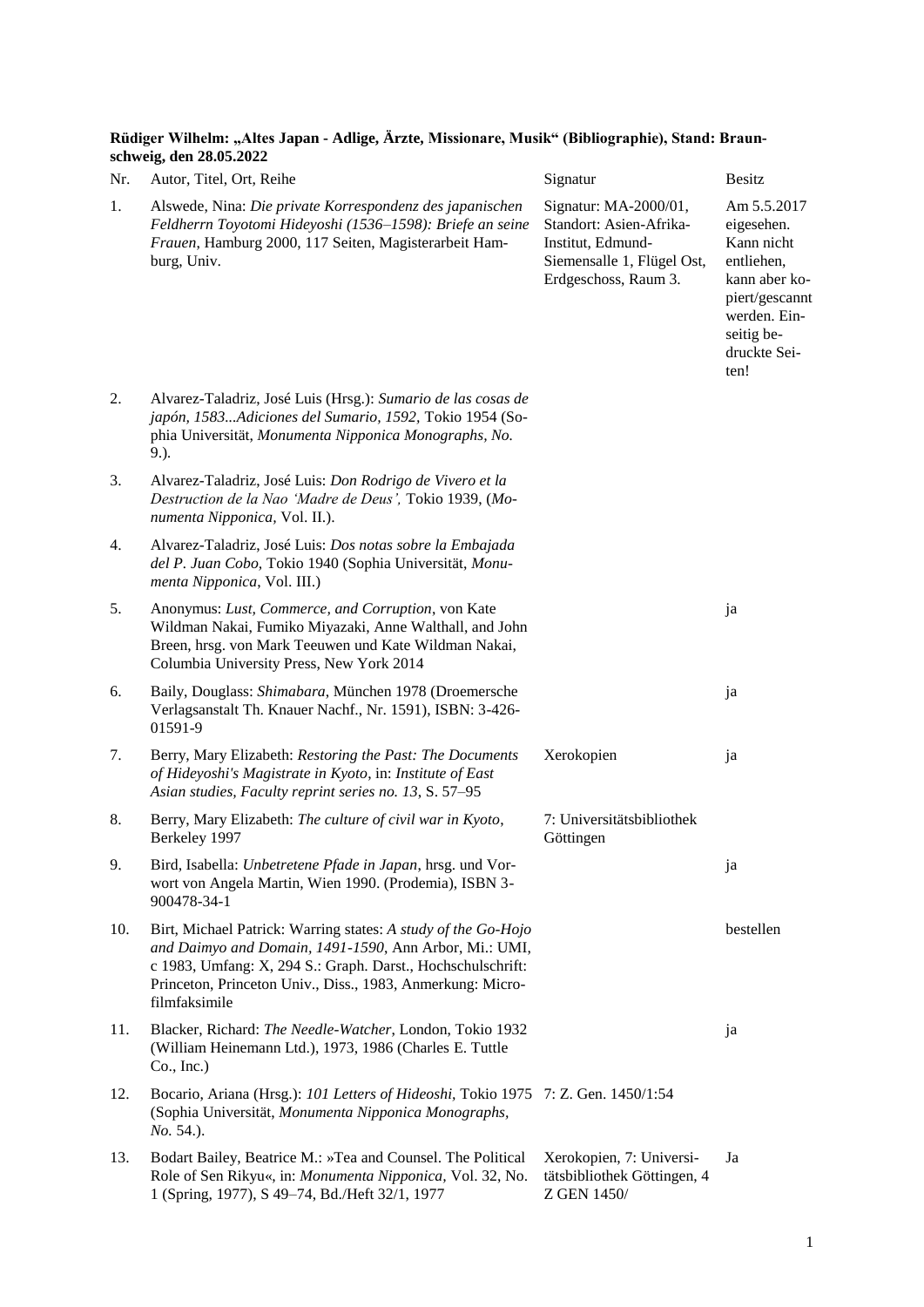| Nr. | Autor, Titel, Ort, Reihe                                                                                                                                                                                                                                                                                                              | Signatur                             | <b>Besitz</b> |
|-----|---------------------------------------------------------------------------------------------------------------------------------------------------------------------------------------------------------------------------------------------------------------------------------------------------------------------------------------|--------------------------------------|---------------|
| 14. | Bodart Bailey, Beatrice M.: »Defended. Matsukage Nikki<br>and Yanagisawa Yoshiyasu«, in: Monumenta Nipponica,<br>Vol. 34, No. 4 (Winter, 1979), S 467-478                                                                                                                                                                             | Xerokopien                           | ja            |
| 15. | Bodart Bailey, Beatrice M. (hrsg.): »Kaempfer's Japan. To-<br>kugawa Culture observed, by Engelbert Kaempfer«, Edited,<br>Translated and Anotated by Beatrice M. Bodart-Bailey, Ha-<br>wai 1999: University of hawai'I Press                                                                                                          | D W: 504001                          |               |
| 16. | Boxer, C. R.: »Hosokawa Tadaoki and the Jesuits, 1587-<br>1645«, London 1935 (Transactions and Proceedings of the<br>Japan Society, Vol. XXXII.)                                                                                                                                                                                      | Universitätsbibliothek Bo-<br>chum   | Xerokopien    |
| 17. | Boxer, C. R.: The Christian Century in Japan, 1549–1650,<br>Berkely und London 1951.                                                                                                                                                                                                                                                  |                                      |               |
| 18. | Chanoyu. The Uraseuke Tradition of Tea, ed. by Sohitsu Sen<br>XV, translated by Alfred Birnbaum, New York, Weatherhill,<br>Tokyo 1988, ISBN 8348-0212-0                                                                                                                                                                               |                                      |               |
| 19. | Christiani, Franz-Josef: »Blicke in die ferne Welt. Photo-<br>sammlungen des Braunschweiger Bürgers Carl Götting aus<br>der Zeit zwischen 1870 und 1885«, hrsg. von Gerhard Spies,<br>Braunschweig 1994 (Braunschweiger Werkstücke, Reihe B,<br>Veröffentlichungen aus dem städtischen Museum, Bd. 16 /<br>Der ganzen Reihe Band 90.) |                                      | ja            |
| 20. | Cieslik, Hubert S. J.: »The Case of Christovao Ferreira«,<br>Tokio 1974, in: Monumenta Nipponica, Vol. 29, S. 1-54                                                                                                                                                                                                                    | Xerokopien                           | ja            |
| 21. | Cieslik, Hubert, S. J.: »The Graet Martydrom in Edo, 1623«,<br>Tokio 1954, in: Monumenta Nipponica, Vol. X.).                                                                                                                                                                                                                         | Xerokopien, gebunden                 | ja            |
| 22. | Clulow, Adam: The Company and the Shogun The Dutch<br>Encounter with Tokugawa Japan, Columbia University<br>Press, New York 2014                                                                                                                                                                                                      |                                      | ja            |
| 23. | Cooper, Michael: »Spiritual Saga: The Japanese Mission to<br>Europe 1582-1590«, in: Francis Britto: All about Francis<br>Xavier, 1982, S. 1-10                                                                                                                                                                                        | Xerokopien                           | ja            |
| 24. | Cooper, Michael: »The Portuguese in the Far East: Mission-<br>aries & Traders«, in: Arts of Asia VI (Jan./Feb. 1977), S. 25-<br>33.                                                                                                                                                                                                   |                                      |               |
| 25. | Cooper, Michael: Rodrigues the Interpreter: An early Jesuit<br>in Japan and China, New York 1974 (Weatherhill).                                                                                                                                                                                                                       | Xerokopien (Auswahl:<br>Musik betr.) | ja            |
| 26. | Cooper, Michael: The Japanese Mission to Europe 1582-<br>1590, Global Oriental, Kent 2005, ISBN 1-901903-38-9                                                                                                                                                                                                                         | Xerokopien (Auswahl)                 | ja            |
| 27. | Cooper, Michael: They came to Japan: An Antology of Eu-<br>ropean Reports of Japan, 1543-1640, Berkeley 1965, 1981<br>(University of California Press).                                                                                                                                                                               |                                      | ja            |
| 28. | Cooper, Michael: Review of Luis Frois: »Historia de Japam«,<br>Tokio 1974, in: Monumenta Nipponica 34, Nr. 1, S. 119-120                                                                                                                                                                                                              | Xerokopien                           | ja            |
| 29. | Dening, Walter: The Life of Toyotomi Hideyoshi, London<br>1930.                                                                                                                                                                                                                                                                       | D B: 1a-Un 9947                      |               |
| 30. | Dodd, Stephen: »The Kiso Road: The Life and Times of<br>Shimazaki Toson« /review), in: The journal of Japanese<br>studies Society for Japanes Studies; ID: gnd/1033256-X<br>1974, Seattle, Wash Soc 0095-6848, Bd. 39, 2013, S. 189-<br>193.                                                                                          |                                      |               |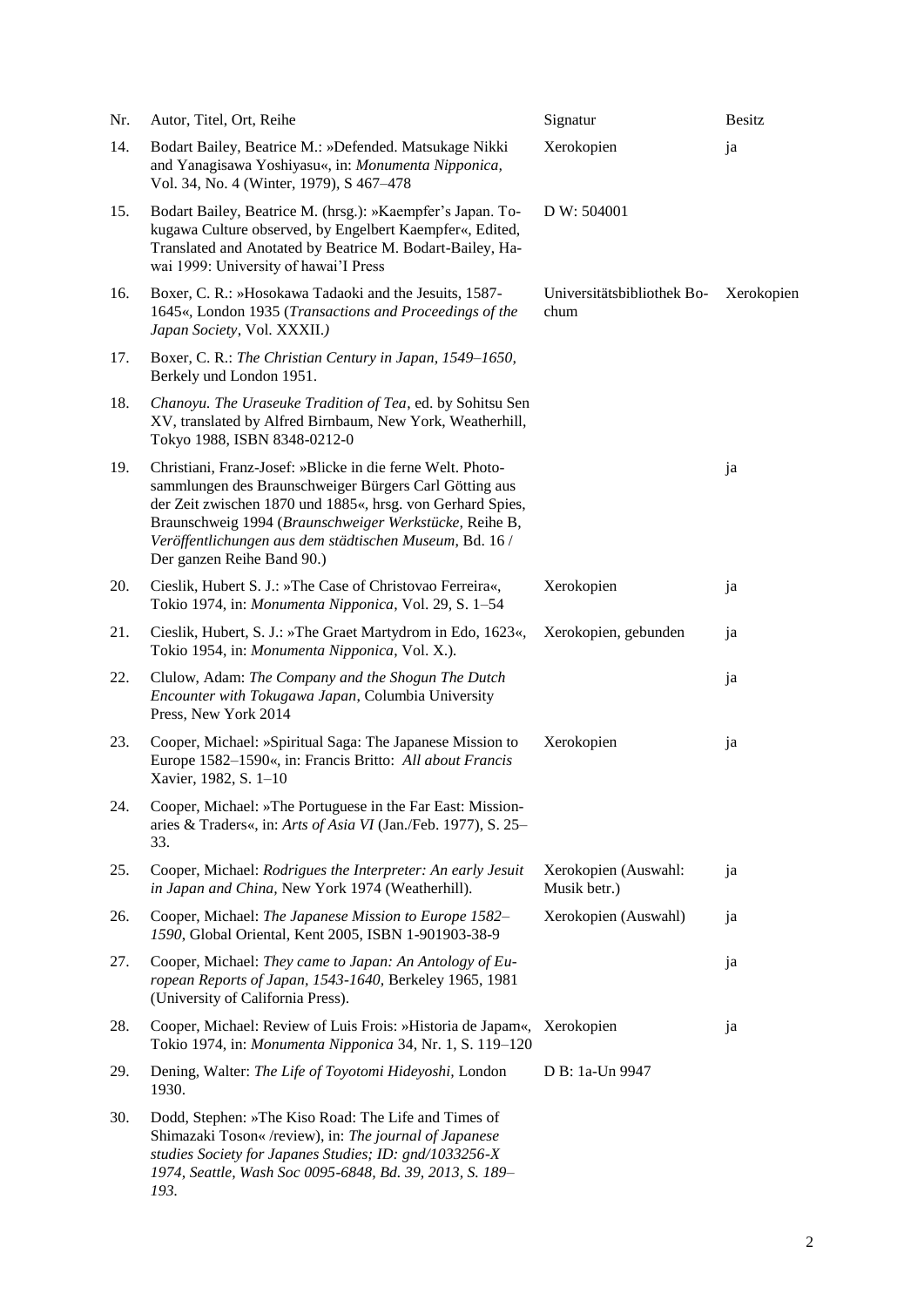| Nr. | Autor, Titel, Ort, Reihe                                                                                                                                                                                                                                                                                                                                                                                                                                                                                                         | Signatur                                                          | <b>Besitz</b>            |
|-----|----------------------------------------------------------------------------------------------------------------------------------------------------------------------------------------------------------------------------------------------------------------------------------------------------------------------------------------------------------------------------------------------------------------------------------------------------------------------------------------------------------------------------------|-------------------------------------------------------------------|--------------------------|
| 31. | Dougill, John: In Search of Japan's Hidden Christians, 2012,<br>ISBN: 9784805311479                                                                                                                                                                                                                                                                                                                                                                                                                                              | 1a: Staatsbibliothek zu<br>Berlin - Preußischer Kul-<br>turbesitz |                          |
| 32. | Ebertowski, Jürgen: Das Kreuz des Samurai, München 2000:<br>Econ Ullstein List Verlag GmbH & Co. KG, ISBN 3 550<br>083203                                                                                                                                                                                                                                                                                                                                                                                                        |                                                                   | ja                       |
| 33. | Elison, George: Deus Destroyed: The Image of Christianity<br>in Early Modern japan. Harvard University Press, 1973.                                                                                                                                                                                                                                                                                                                                                                                                              |                                                                   |                          |
| 34. | Endo, Shusako: Schweigen, Graz, Wien, Köln 1977 (Verlag<br>Styria und Verlag der Ev.-luth. Mission). Neuauflage: Aus<br>dem Japanischen von Ruth Linhart, mit einem Vorwort von<br>Martin Scorsese und einem Nachwort von William Johnston,<br>Wien 2015: Septime Verlag.                                                                                                                                                                                                                                                        |                                                                   | ja                       |
| 35. | Endo, Shusako: The Samurai, a Novel, translated from the<br>japanese by Van C. Gessel, London: Peter Owen, 1982.).<br>Neuauflage: Wien 2016: Septime Verlag.                                                                                                                                                                                                                                                                                                                                                                     |                                                                   | ja                       |
| 36. | Farias, Jack: »The Desperate Rebels of Shimabara: The Eco- Xerokopien<br>nomic and Political Persecutions and the Tradition of Peasant<br>Revolt«, in: The Gettysburg Historical Journal: Vol. 15, Ar-<br>ticle 7.<br>https://www.google.de/url?sa=t&rct=j&q=&esrc=s&source=<br>web&cd=1&ved=0ahUKEwjDrv3y14vSAhUiEJoKHZlgD30<br>OFggcMAA&url=http%3A%2F%2Fcupola.gettysburg.edu%<br>2Fcgi%2Fviewcontent.cgi%3Farticle%3D1167%26context%<br>3Dghj&usg=AFQjCNFYcChV5vAtarfi8bHguI2AKM9QcA<br>&sig2=bNjHCLptzU v6XxJnhHl0A&cad=rja |                                                                   | ja                       |
| 37. | Frois, Luis: Die Geschichte Japans (1549–1578), hrsg. von<br>Georg Schurhammer, Leipzig 1926.                                                                                                                                                                                                                                                                                                                                                                                                                                    |                                                                   |                          |
| 38. | Froís, Luís: The first European description of Japan, 1585 : a D W, Signatur: 66.625<br>critical English-language edition of striking contrasts in the<br>customs of Europe and Japan by Luis Frois, S.J., London:<br>Routledge, 2014<br>t<br>$\cdot$<br>$\mathbf{1}$                                                                                                                                                                                                                                                            |                                                                   |                          |
| 39. | Frois, Luis: »Kulturgegensätze Europa-Japan (1585)«, hrsg.,<br>von Josef Franz Schütte, Tokio 1955 (Sophia Universität,<br>Monumenta Nipponica Monographs, No. 15.).                                                                                                                                                                                                                                                                                                                                                             |                                                                   | Auswahl: Xe-<br>rokopien |
| 40. | Frois, Luis: »Terza Parte da Historia de Japan« hrsg., von<br>J.A. Abranches Pinto, Y. Okamoto und Henri Bernard, S. J.,<br>Tokio 1942, Monumenta Nipponica Monographs, No. 6.                                                                                                                                                                                                                                                                                                                                                   |                                                                   |                          |
| 41. | Gardner, Richard A.: Reviews of Elisabeth Oyler: »Swords,<br>Oaths, and Prophetic Visions: Autoring Warrior Rule in Me-<br>dieva««, in Monumenta Nipponica, Band 61, Heft 4, Tokio<br>2006, S. 585-587.                                                                                                                                                                                                                                                                                                                          | Xerokopien                                                        | ja                       |
| 42. | Gerhart, Karen M.: The eyes of power: art and early Toku-<br>gawa authority, Honolulu 1999: University of Hawai's Press.                                                                                                                                                                                                                                                                                                                                                                                                         | D B, 1 B 69821                                                    |                          |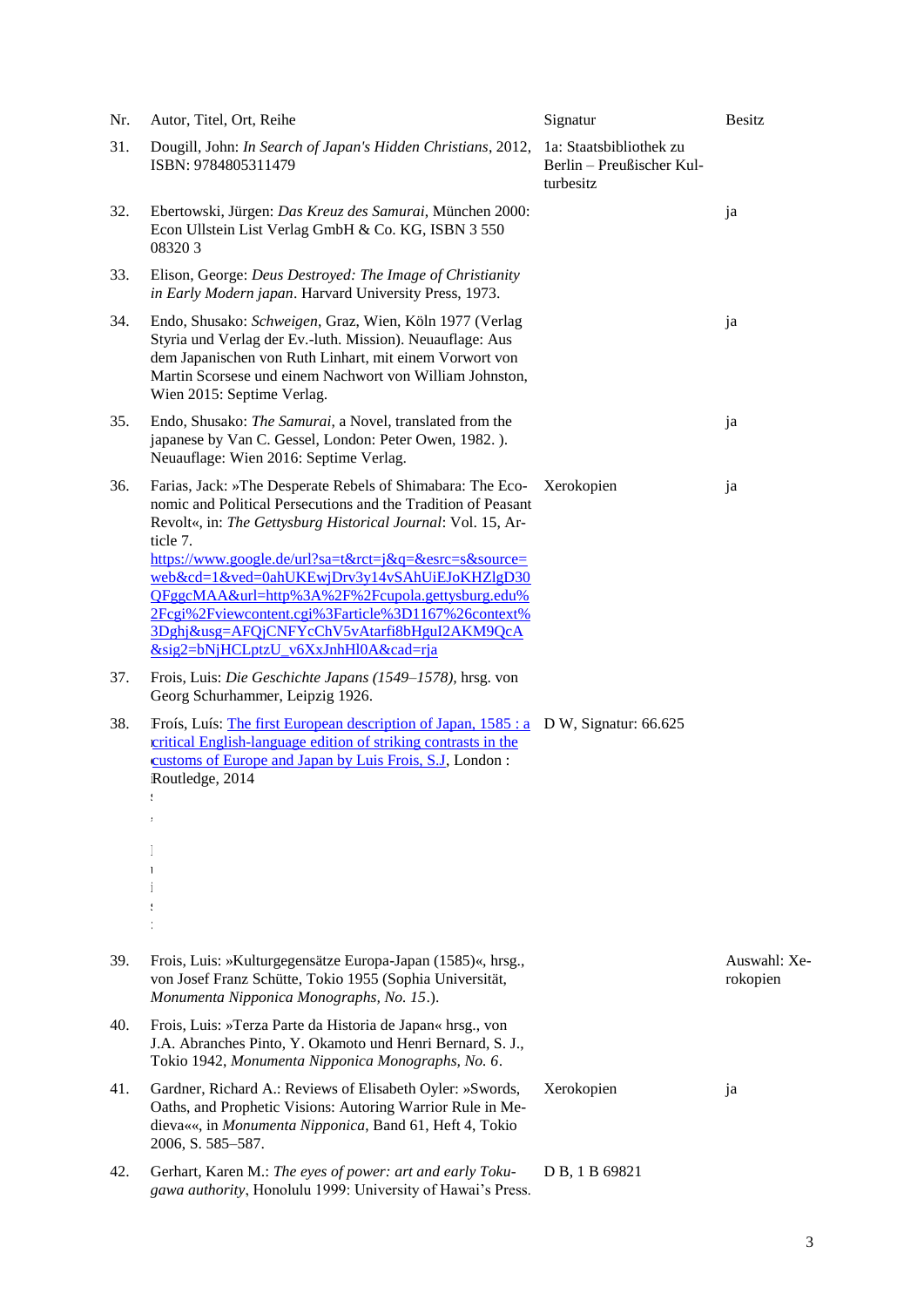| Nr. | Autor, Titel, Ort, Reihe                                                                                                                                                                       | Signatur                                                          | <b>Besitz</b> |
|-----|------------------------------------------------------------------------------------------------------------------------------------------------------------------------------------------------|-------------------------------------------------------------------|---------------|
| 43. | Haas, Hans: »Geschichte des Christentums in Japan«, Bd. 1,<br>Tokio 1902 (Mittheilungen der Deutschen Gesellschaft für<br>Natur- und Völkerkunde Ostasiens, Bd. 5).                            | SUB Göttingen (7): 8° H.<br>As. II 3015                           |               |
| 44. | Haas, Hans: »Geschichte des Christentums in Japan«, Bd. 2,<br>Tokio 1904 (Mittheilungen der Deutschen Gesellschaft für<br>Natur- und Völkerkunde Ostasiens, Bd. 5).                            | SUB Göttingen (7): 8° H.<br>As. II 3015                           |               |
| 45. | Habersetzer, Roland: Amakusa Shiro, Gottes Samurai,<br>Chemnitz 2013: Palisander-Verlag, ISBN: 978-9383305-19-<br>5.                                                                           |                                                                   | ja            |
| 46. | Habersetzer, Roland: Die Krieger des alten Japan, Chemnitz<br>2011: Palisander-Verlag, ISBN: 978-3-938305-07-2                                                                                 | Hochschul- und Universi-<br>tätsbibliothek Bremen: XV<br>9884     |               |
| 47. | Hall, John W. and Takeshi Toyoda: Japan in the Muromachi<br>Age, Berkeley, Los Angeles, London 1977.                                                                                           |                                                                   |               |
| 48. | Hall, John W.; Nagahara Keiji; Yamamura, Kozo: Japan be-<br>fore Tokugawa: Political Consolidation and Economic<br>Growth, 1500-1650, Princeton, 1981.                                         |                                                                   |               |
| 49. | Hang, Kan: A Korean war captive in Japan, Columbia 2013                                                                                                                                        | 1a: Staatsbibliothek zu<br>Berlin - Preußischer Kul-<br>turbesitz | nein          |
| 50. | Haugaard, Erik Christian: The Boy and the Samurai, Boston<br>(USA) 1991: Houghton Mifflin Company, 215 Park Avenue<br>South, New York, New York 10003. (221 S.).                               |                                                                   | ja            |
| 51. | Haugaard, Erik Christian: The Revenge of the forty-seven<br>Samurai, Boston (USA) 1995: Houghton Mifflin Company,<br>215 Park Avenue South, New York, New York 10003. (226<br>S.).             |                                                                   | ja            |
| 52. | Haugaard, Erik Christian: The Samurais Tale, Boston (USA)<br>1984: Houghton Mifflin Company, 215 Park Avenue South,<br>New York, New York 10003. (234 S.).                                     |                                                                   | ja            |
| 53. | Hawley, W. M.: Pictioral Biography of Toyotomi<br>Hideyhoshi. The Unifier of Japan. From the Woodblock Edi-<br>tion of 1855-1884. 1975.                                                        | D B, quer - 8° 393636                                             |               |
| 54. | Healey, John: Der Samurai von Sevilla, München 2018:<br>Heyne Verlag München, ISBN: 978-3453-47141-2                                                                                           |                                                                   | ja            |
| 55. | Hein, Patrick: »Sonderausstellung in Mito: Der letzte Sho-<br>gun«, in Japan-Magazin, 10. Jg., Heft 12/1999, S. 31-32.                                                                         |                                                                   | ja            |
| 56. | Hinago, Motoo: Japanese Castles, übers. von William H.<br>Coaldrake. Tokio, New York, San Franzisko 1986 (Kodasha<br>International Ltd. and Shinobu).                                          |                                                                   | ja            |
| 57. | Hoey III, Jack B.: Alessandro Valignano and the Restructur-<br>ing of the Jesuit Mission in Japan, 1579–1582, in: Eleutheria:<br>Vol. 1: Iss. 1, Article 4.                                    |                                                                   |               |
| 58. | Inoue, Yasushi: Der Tod des Teemeisters, Frankfurt/Main<br>2007: Suhrkamp, ISBN 978-3-518-41901-4. Originaltitel:<br>Honkakubo ibun [Honkakubos Tagebuch], 1981 The Heirs of<br>Yasushi Inoue. |                                                                   | ja            |
| 59. | Inoue, Yasushi: The Samurai Banner of Furin Kazan, 2006:<br>Tuttle, Japan.                                                                                                                     |                                                                   | ja            |
| 60. | Japan und Europa: 1543-1929, hrsg. von Doris Croissant,                                                                                                                                        |                                                                   |               |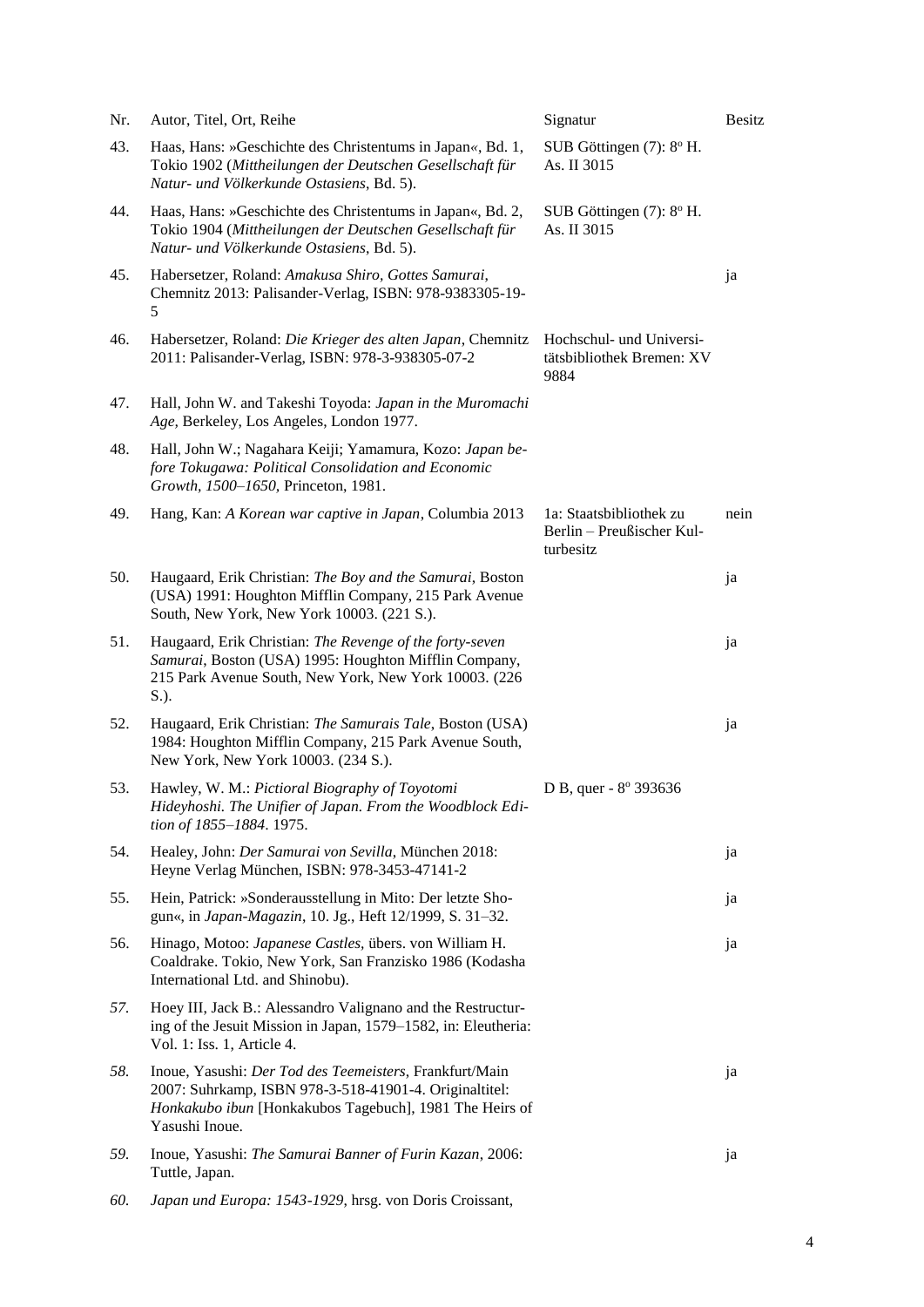| Nr. | Autor, Titel, Ort, Reihe                                                                                                                                                                                                                                                                                                                     | Signatur                                                           | <b>Besitz</b> |
|-----|----------------------------------------------------------------------------------------------------------------------------------------------------------------------------------------------------------------------------------------------------------------------------------------------------------------------------------------------|--------------------------------------------------------------------|---------------|
|     | Lothar Ledderose unter Mitwirkung von Hendrik Budde und<br>Gereon Sievernich, Berlin 1993. ISBN (Broschur): 3-87024-<br>247-7 ISBN (gebunden): 3-87024-248-5                                                                                                                                                                                 |                                                                    |               |
| 61. | Japan: The shaping of Daimyo culture, 1185-1868, hrsg. von<br>Yoshiaki Shimizu, Washington 1988, ISBN: 0-8076-1214-6<br>hardcover ISBN: 0-8946-8122-2 softcover                                                                                                                                                                              |                                                                    | ja            |
| 62. | Japan's History as News. (japanese-english language edition:<br>That's News: Eigo Kawaraban Omoshiro Nihonshi, written<br>by the staff writers of the Senkei Shinbun, Tokio 1986),<br>translated by Don Kenny, Tokio 1987, 1988 (The japan<br>Times, Ltd., 5-4, Shibaura 4-chome, Minato-ku, Tokio 108,<br>japan), ISBN: 4-7890-0337-X C0021 |                                                                    | ja            |
| 63. | Jorissen, Engelbert: Das Japanbild im "Traktat" <1585><br>des Luis Frois, Münster 1998: Aschendorffsche Verlags-<br>buchhandlung GmbH&Co, Münster, ISSN: 0079 4228,<br>ISBN: 3-402-05479-5                                                                                                                                                   | D W: F 8° 3310:7                                                   |               |
| 64. | Kaga, Otohiko: Kreuz und Schwert, Berlin 2006: Bebra-<br>Verlag, 384. S., gebunden.                                                                                                                                                                                                                                                          |                                                                    | ja            |
| 65. | Kaislaniemi, Samuli: Needless Lies Merchant Letters and<br>Knowledge of Japan in Early Seventeenth-Century England,<br>Master's Thesis Department of English University of Helsin-<br>ki, April 2005.                                                                                                                                        | Xerokopien                                                         | ja            |
| 66. | Kast, Alexander: »Die Jesuiten in Japan (1549–1639), 1.<br>Teil: Xavier missioniert das Inselreich«, in: Japan-Magazin,<br>10. Jg., Heft 10, 1999, S. 29-32.                                                                                                                                                                                 |                                                                    | ja            |
| 67. | Kast, Alexander: »Die Jesuiten in Japan (1549–1639), 2.<br>Teil: Christenverfolgung und die Schließung Japans«, in: Ja-<br>pan-Magazin, 10. Jg., Heft 11, 1999, S. 17-19.                                                                                                                                                                    |                                                                    | ja            |
| 68. | Katsu, Kokichi: Musuis story: the autobiographie of a Toku-<br>gawa Samurai, the University of Arizona press, Tucson<br>1988, 0-8165-1035                                                                                                                                                                                                    | Staats- und Universitäts-<br>bibliothek Bremen: ILL-<br>A11268971X |               |
| 69. | Kirsch, Hans-Christian: Yoshiwara oder Die schwankende<br>Welt, München: Wilhelm Heyne Verlag: 2000 (Best.-Nr.<br>01/12107                                                                                                                                                                                                                   |                                                                    | ja            |
| 70. | Kitagawa, Tomoko: Kitanomandokoro : A Lady Samurai be-<br>hind the Shadow of Toyotomi Hideyoshi, [Vancouver] : Uni-<br>versity of British Columbia, 2006                                                                                                                                                                                     | Xerokopien                                                         | Ja            |
| 71. | Kreiner, Josef: Deutsche Spaziergänge durch Tokio. Mün-<br>chen 1996 (Iudicium Verlag), ISBN 3-89129-896-X                                                                                                                                                                                                                                   |                                                                    | ja            |
| 72. | Komonz, Rumi: Kicho & Nobunaga, Bloomington, IN<br>47403 (USA): 2019, ISBN-13: 978-1452502694, ISBN-10:<br>1452502692                                                                                                                                                                                                                        |                                                                    | ja            |
| 73. | Kuwata, Tadachika; Okamoto Ryoichi; Koyama, Noburo;<br>Nakamura, Hiroshi: Sekigahara kassen zu (Paintings of the<br>Battle of Sekigahara), Tokio 1980, (Vol. 3 of Sengoku kas-<br>sen-e byobu shusei (Sengoku-period battle screens).                                                                                                        |                                                                    |               |
| 74. | Lamers, Jeroen Pieter: Japonius Tyrannus: The japanese<br>Warlord Oda Nobunaga Reconsidered, Leiden 2000: Hotei<br>Publishing, 280 pp.                                                                                                                                                                                                       |                                                                    | ja            |
| 75. | Laures, Johannes, S. J.: Kirishtan Bunko, Tokio 1940-1951,<br>(Sophia Universität, Monumenta Nipponica Monographs,                                                                                                                                                                                                                           |                                                                    |               |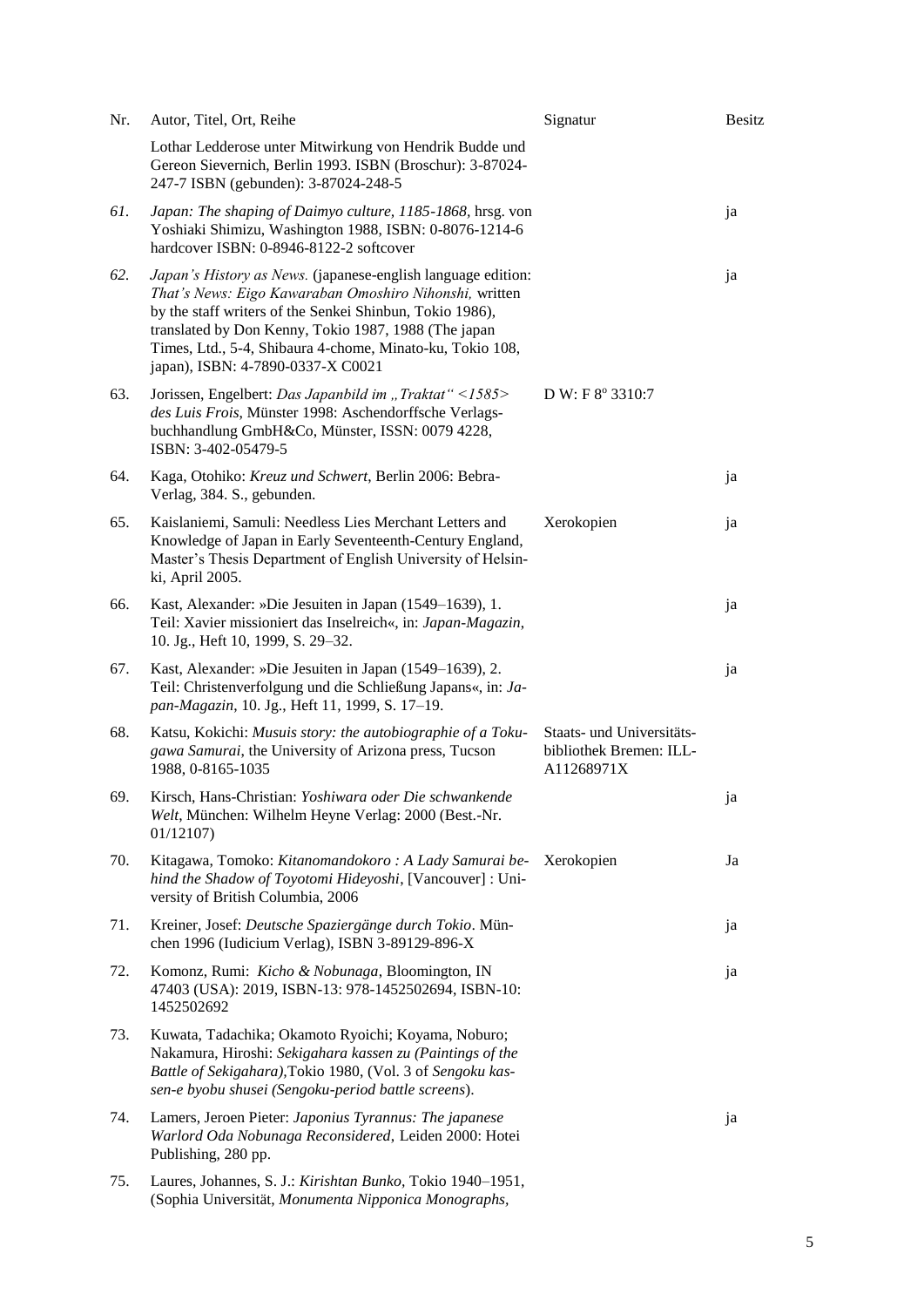| Nr. | Autor, Titel, Ort, Reihe                                                                                                                                                                                                                                                                                                                                                                                                                                                                                                                                                                                                                                                                                                                                                                                  | Signatur                         | <b>Besitz</b> |
|-----|-----------------------------------------------------------------------------------------------------------------------------------------------------------------------------------------------------------------------------------------------------------------------------------------------------------------------------------------------------------------------------------------------------------------------------------------------------------------------------------------------------------------------------------------------------------------------------------------------------------------------------------------------------------------------------------------------------------------------------------------------------------------------------------------------------------|----------------------------------|---------------|
|     | <i>Nos.</i> 5, 5 <i>a</i> , 5 <i>b</i> & 5 <i>c</i> .).                                                                                                                                                                                                                                                                                                                                                                                                                                                                                                                                                                                                                                                                                                                                                   |                                  |               |
| 76. | Laures, Johannes, S. J.: The Catholic Church in Japan. A<br>short History, Tokio 1954.                                                                                                                                                                                                                                                                                                                                                                                                                                                                                                                                                                                                                                                                                                                    |                                  |               |
| 77. | Laures, Johannes: Nobunaga und das Christentum, Tokio<br>1950, (Sophia Universität, Monumenta Nipponica Mono-<br>graphs, No. 10.).                                                                                                                                                                                                                                                                                                                                                                                                                                                                                                                                                                                                                                                                        | Xerokopien gebunden              | ja            |
| 78. | Leonard Blussé: The grand Inquisitor Inoue chikugo no kami, Xerokopien<br>spin doctor of the Tokugawa Bakufu, Bulletin of Portuguese<br>- Japanese Studies, Nr. 7, Dezember, 2003, S. 23-43, ISSN:<br>0874-8438, bpjs.cham@fcsh.unl.pt, Universidade Nova de<br>Lisboa, Portugal                                                                                                                                                                                                                                                                                                                                                                                                                                                                                                                          |                                  | Ja            |
| 79. | Leonhard, Jonathan Norton: Japan. Das Reich der aufgehen-<br>den Sonne. (Early japan, New 1968, 1969, 1971), Hamburg<br>1971 (Rowohlt 26), ISBN: 3 499 18026                                                                                                                                                                                                                                                                                                                                                                                                                                                                                                                                                                                                                                              |                                  | ja            |
| 80. | Lowe, J.: Glimpses of Kyoto Life, 1996. Foreword by<br>Schuyler Jones. Published to accompany a Special Exhibition<br>of the same name held at the Museum in 1996-7, this book<br>provides a personal account of life in Kyoto and of some of<br>its most characteristic crafts. It also provides an introduction<br>to the collection of japanese art, craft and everyday objects<br>given to the Museum by the author in early 1996, along with<br>a collection of photographs of japanese crafts and craftspeo-<br>ple at work. Introductory accounts of everyday life and reli-<br>gion are followed by chapters on tea drinking, tea ceremony,<br>incense, food and drink, paper, calligraphy and seals, mingei<br>(folk crafts) and mizuhiki (paper string). 0 902793 37 3 34pp<br>15 col pls £3.50 |                                  |               |
| 81. | Matsubara, Hisako: Himmelszeichen, München 1998 (13527<br>Knaus GmbH, ISBN 3-8135-0089-6, 540 Seiten, 49,90 DM).                                                                                                                                                                                                                                                                                                                                                                                                                                                                                                                                                                                                                                                                                          |                                  | ja            |
| 82. | Michel, Wolfgang: Von Leipzig nach Japan: Der Chirurg<br>und Handelsmann Caspar Schamberger (1623-1706), [eine<br>Publikation der Deutschen Gesellschaft für Natur- und Völ-<br>kerkunde Ostasiens (OAG), Tokyo] / Wolfgang Michel. -<br>München: Iudicium, 1999, ISBN 3-89129-4425: Iudicium<br>Verlag GmbH München 1999, 304 Seiten                                                                                                                                                                                                                                                                                                                                                                                                                                                                     |                                  | ja            |
| 83. | Milton, Giles Samurai William: The Adventurer Who Un-<br>locked Japan, London : Hodder & Stoughton, 2002: ISBN 0-<br>340-79468-2)                                                                                                                                                                                                                                                                                                                                                                                                                                                                                                                                                                                                                                                                         |                                  | ja            |
| 84. | Morris, Ivan: Samurai oder von der Würde des Scheiterns,<br>Frankfurt am Main u.a.: Insel-Verl., 1999 (Insel Taschenbuch<br>2515)                                                                                                                                                                                                                                                                                                                                                                                                                                                                                                                                                                                                                                                                         |                                  | ja            |
| 85. | Munekazu Inoue: Nihon meijo kushashin shu (Collection of<br>old Photographs of Famous Japanese Castles), hrsg. von der<br>»Nihon Jokaku Kyokai« (»Japanische Schlossgesellschaft«),<br>Tokio 1983 (Shinjimbutsu oraisha).                                                                                                                                                                                                                                                                                                                                                                                                                                                                                                                                                                                 | D B [1a (Haus 2)]: 40 553<br>850 |               |
| 86. | Musashi, Miyamoto: Das Buch der fünf Ringe, aus dem<br>Altjapanischen neu übersetzt von Timo Klemmer,,<br>Wiesbaden 2013, Marixverlag                                                                                                                                                                                                                                                                                                                                                                                                                                                                                                                                                                                                                                                                     |                                  | ja            |
| 87. | Nagaoka, Tomihiko und Abe, Mikiko: Human skeletal re-<br>mains from the Osaka Castle site in Japan: metrics and<br>weapon injuries, in: Andropological Science, Bd. 115, 2007,<br>S. 163-168.                                                                                                                                                                                                                                                                                                                                                                                                                                                                                                                                                                                                             |                                  |               |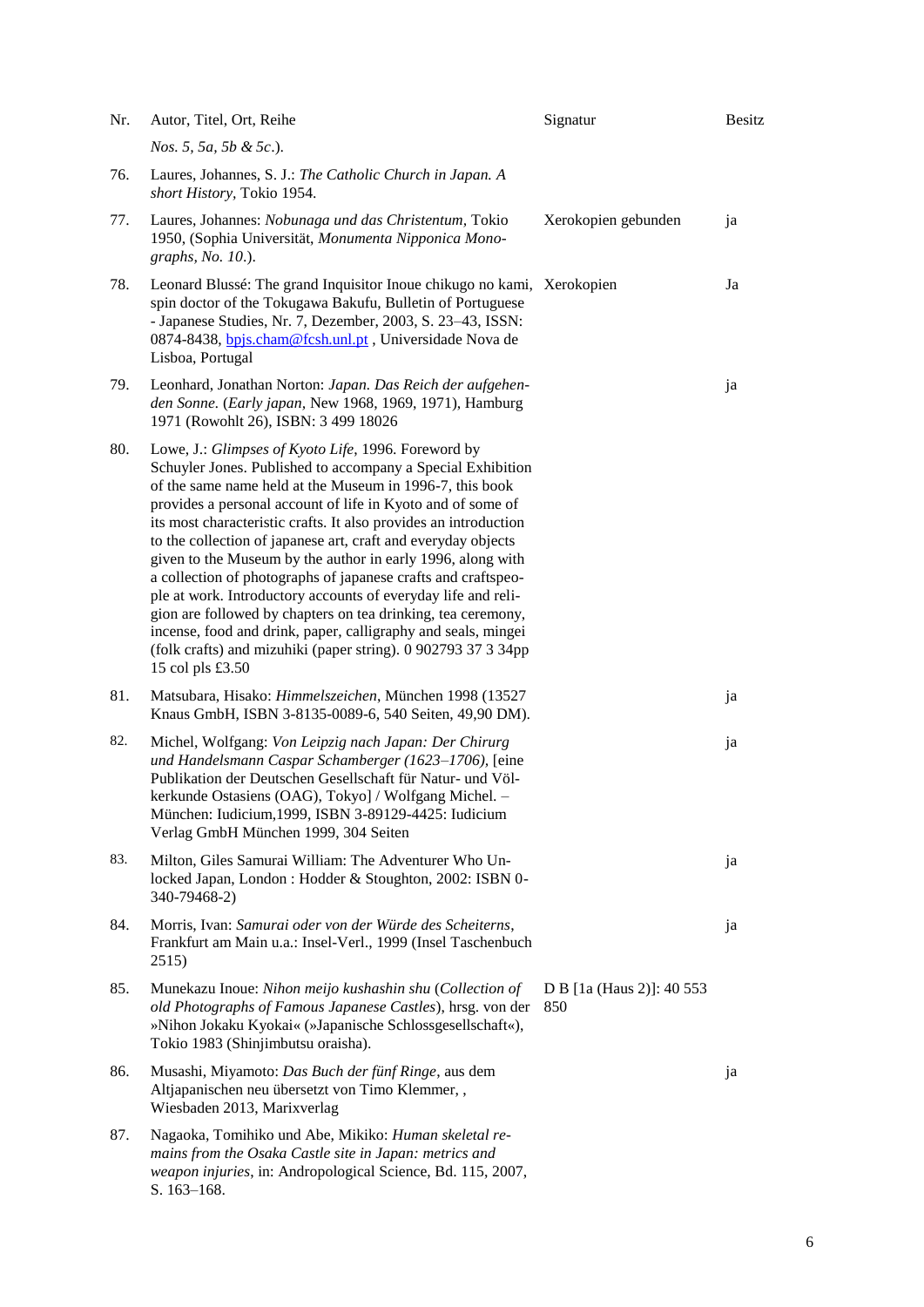| Nr.  | Autor, Titel, Ort, Reihe                                                                                                                                                                                                                                                                                                                                                                                                                                                                                                                                                              | Signatur                                                                        | <b>Besitz</b> |
|------|---------------------------------------------------------------------------------------------------------------------------------------------------------------------------------------------------------------------------------------------------------------------------------------------------------------------------------------------------------------------------------------------------------------------------------------------------------------------------------------------------------------------------------------------------------------------------------------|---------------------------------------------------------------------------------|---------------|
| 88.  | Nanban jin, os portugueses no jap~ao = Nanban jin, the<br>Portuguese in japan, [Lisboa]: Imprensa Nacional - Casa da<br>Moeda, 1993 ([Coleccao Descobrier]; 4) ISBN 972-912722-<br>0                                                                                                                                                                                                                                                                                                                                                                                                  | 18: Staats- und Universi-<br>tätsbibliothek Hamburg,<br>Signatur: SUB A /311272 |               |
| 89.  | Nawata Ward, Haruko: »Women Religious Leaders in Ja-<br>pan's Christian Century, 1549-1650«, Review von Jan<br>Leuchtenberger in Monumenta Nipponica, Vol. 65/2.), S.<br>$402 - 407$ .                                                                                                                                                                                                                                                                                                                                                                                                | Xerokopien                                                                      | ja            |
| 90.  | Nelson, Chris and Selden, Kyōko: »The Tale of Oan« (»Oan<br>Monogatari«, 1837), in: Review of Japanese Culture and So-<br>ciety, Vol. 16, Women's Voices, Past and Present: Twelve<br>japanese Stories (Dezember 2004), pp. 1-5, Published by:<br>University of Hawai'i Press on behalf of Josai University Ed-<br>ucationalCorporation, Stable URL:<br>http://www.jstor.org/stable/42800207, Accessed: 16-06-<br>2016 08:43 UTC ["Lord Tanaka Hyōbu" ist wohl Tanaka<br>Yoshimune, Sohn von Tanaka Yoshimasa, der von seinem<br>Vater mit 3000 Mann nach Sekigahara geschickt wurde] | Xerokopien                                                                      | ja            |
| 91.  | Nicol, C. W.: Der letzte Samurai, übers. von Edith Walther,<br>München 1990 (Knauer 3080)                                                                                                                                                                                                                                                                                                                                                                                                                                                                                             |                                                                                 | ja            |
| 92.  | Nicol, C. W.: <i>Harpoon</i> , o. O. (?) 1987                                                                                                                                                                                                                                                                                                                                                                                                                                                                                                                                         |                                                                                 |               |
| 93.  | Nogami Yaeko: Hideyoshi and Rikyu translated by Mariko<br>Nishi LaFleur and Morgan Beard; with an introduction by<br>Martin Collcutt, Honolulu: University of Hawai'i Pressb<br>(USA) 2018                                                                                                                                                                                                                                                                                                                                                                                            | D B, 10 A 39894                                                                 |               |
| 94.  | Orui, N. und Toba, M. (Hrsg.): Castles in Japan, Tokio 1935<br>$(106$ Seiten)                                                                                                                                                                                                                                                                                                                                                                                                                                                                                                         | HAB Wolfenbüttel, Signa-<br>tur: Gv 82:9                                        |               |
| 95.  | Ota Gyuichi: The Chronicle of Lord Nobunaga. Lei-<br>den/Boston 2011: Brill                                                                                                                                                                                                                                                                                                                                                                                                                                                                                                           | D B, 1 A 812626                                                                 |               |
| 96.  | Oxenboell, Morten: Review of: Ota Gyuichi: The Chronicle<br>of Lord Nobunaga. Leiden/Boston 2011: Brill, in: Monumen-<br>ta Nipponica, Heft 69, Tokio 2014, S. 121-123                                                                                                                                                                                                                                                                                                                                                                                                                | Xerokopien                                                                      | ja            |
| 97.  | Papinot, Edmond: Historical and geographical dictionary of<br>Japan, Rutland, Vermont und Tokio 1986 <sup>9</sup> , ISBN: 0-8048-<br>0996-8                                                                                                                                                                                                                                                                                                                                                                                                                                           |                                                                                 | ja            |
| 98.  | Parker, Ingrid J.: Der Prinz von Sadoshima, an Akitada No-<br>vel, Volume 4, Berlin 2004: Aufbau Taschenbuch Verlag,<br>ISBN: 3-7466-2072-4                                                                                                                                                                                                                                                                                                                                                                                                                                           |                                                                                 | ja            |
| 99.  | Parker, Ingrid J.: Der Schatzmeister des Tenno, an Akitada<br>Novel, Volume 5, Berlin 2005: Aufbau Taschenbuch Verlag,<br>ISBN: 3-7466-2098-8                                                                                                                                                                                                                                                                                                                                                                                                                                         |                                                                                 | ja            |
| 100. | Parker, Ingrid J.: The Assassin's Daugter, an Akitada Novel,<br>Volume 15, Virginia 2015, ISBN-13: 978-1514635599                                                                                                                                                                                                                                                                                                                                                                                                                                                                     |                                                                                 | ja            |
| 101. | Parker, Ingrid J.: The Convict's Sword, an Akitada Novel,<br>Volume 6, Virginia 2009, ISBN: 978-0-14-31579                                                                                                                                                                                                                                                                                                                                                                                                                                                                            |                                                                                 | ja            |
| 102. | Parker, Ingrid J.: The Old Men of Omi, an Akitada Novel,<br>Volume 13, Virginia 2014, ISBN-13: 978-1500851958                                                                                                                                                                                                                                                                                                                                                                                                                                                                         |                                                                                 | ja            |
| 103. | Parker, Ingrid J.: The Shrine Virgin, an Akitada Novel, Vol-<br>ume 14, Virginia 2015, ISBN-13: 978-1505990157                                                                                                                                                                                                                                                                                                                                                                                                                                                                        |                                                                                 | ja            |
| 104. | Parker, Ingrid J.: Tod am Rashomon Tor, an Akitada Novel,<br>Volume 2, Berlin 2003: Aufbau Taschenbuch Verlag, ISBN:                                                                                                                                                                                                                                                                                                                                                                                                                                                                  |                                                                                 | ja            |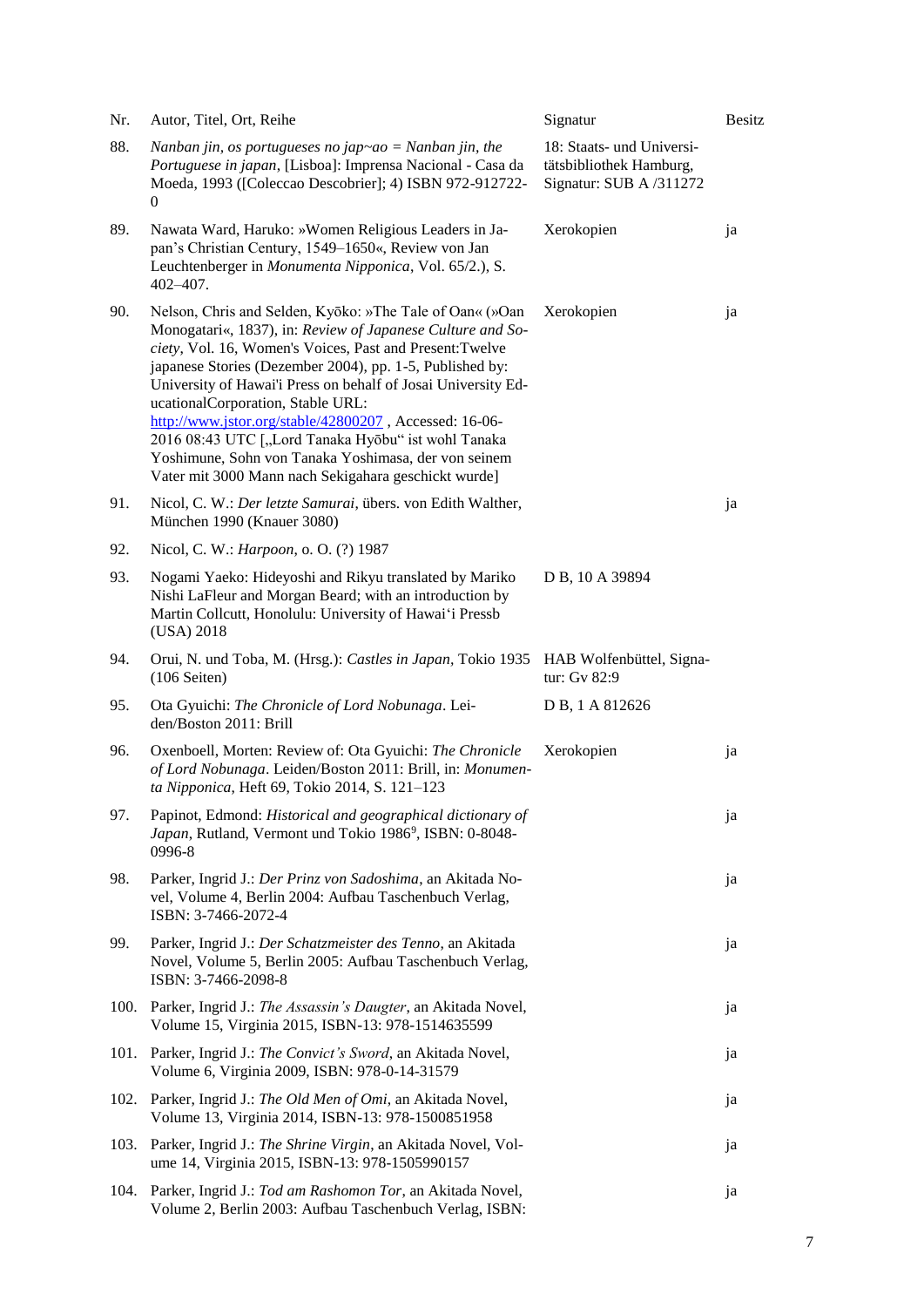| Nr.  | Autor, Titel, Ort, Reihe                                                                                                                                                                                                                 | Signatur                                                                                  | <b>Besitz</b> |
|------|------------------------------------------------------------------------------------------------------------------------------------------------------------------------------------------------------------------------------------------|-------------------------------------------------------------------------------------------|---------------|
|      | 3-7466-1998-X                                                                                                                                                                                                                            |                                                                                           |               |
| 105. | Paske-Smith, Montague: A glymse of the English House and<br>English Life at Hirado, 1613-1623, Kobe 1927.                                                                                                                                |                                                                                           |               |
| 106. | Paske-Smith, Montague: Japanese Traditions of Christianity,<br>Kobe 1929.                                                                                                                                                                |                                                                                           |               |
|      | 107. Paske-Smith, Montague: Western Babarians in Japan and<br>Formosa in Tokugawa days, Kobe 1930.                                                                                                                                       | Berlin, Staatl. Museen für<br>Völkerkunde (B 54), Ar-<br>minallee 271, D-3053 Ber-<br>lin |               |
| 108. | Pöcher, Harald: »Die Schlacht von Sekigahara 1600«, in:<br>Pallasch: Zeitschrift für Militärgeschichte; Organ der Öster-<br>reischichen Gesellschaft Österreich Milizverlag Salzburg,<br>Bd. 39, 2011, S. 32-52.                         |                                                                                           |               |
| 109. | Ravina, Mark: The last Samurai: The Life and Battles of Sai-<br>go Takamori, New Jersey 2004, ISBN: 0-471-08970-2,<br>ISBN: 0-471-08970-3                                                                                                |                                                                                           | ja            |
| 110. | Roberts, P. G.: The first Englishman in Japan, London 1956.                                                                                                                                                                              |                                                                                           |               |
| 111. | Rodrigues, Joao: Arte del Cha, hrsg. von José Luis Alvarez-<br>TaladrizTokio 1954, (Sophia Universität, Monumenta Nip-<br>ponica Monographs, No. 14.).                                                                                   |                                                                                           |               |
| 112. | Röhl, Wilhelm: »Rechtsfälle aus Tokugawa Ieyasus letzten<br>Jahren«, in: Asiatische Studien: Zeitschrift der Schweizeri-<br>schen Asiengesellschaft = Études asiatiques : revue de la<br>Société Suisse- Asie, Bd. 48 (1994), S. 232-246 | Xerokopien                                                                                | ja            |
| 113. | Romani, Ulderico: Un Samurai senza machia e senza paura.<br>Vita di un guerriero cristoano dell' Estremo Oriente, Taka-<br>yame Guisto Ukon, Rom 1959.                                                                                   |                                                                                           |               |
| 114. | Rowland Laura Joh: The Cloud Pavilion, St. Martin's Mino-<br>taur, 2009, ISBN 0312379498                                                                                                                                                 |                                                                                           | ja            |
| 115. | Rowland Laura Joh: The Fire Kimono, New York: St. Mar-<br>tins Minitaur: 2009, ISBN-13: 978-0-312-37948-3, ISBN-10:<br>0-312-37984-X                                                                                                     |                                                                                           | ja            |
| 116. | Rowland Laura Joh: The Ronins Mistress, New York: St.<br>Martins Minitaur: 2011, ISBN: 978-0-312-65852-6                                                                                                                                 |                                                                                           | ja            |
| 117. | Rowland Laura Joh: The Snow Empress St. Martin's Mino-<br>taur 2007, ISBN 0-312-36542-X                                                                                                                                                  |                                                                                           | ja            |
| 118. | Rowland, Laura Joh: Bundori, Gladbach 1999: Gustav Lübbe<br>Verlag. Amerikanisch: New York 1996: Villiard Books.                                                                                                                         |                                                                                           | ja            |
| 119. | Rowland, Laura Joh: Das Geheimnis der Konkubine, Glad-<br>bach 2002: Gustav Lübbe Verlag                                                                                                                                                 |                                                                                           | ja            |
| 120. | Rowland, Laura Joh: Der Kirschblütenmord, Gladbach 1996:<br>Gustav Lübbe Verlag. Amerikanisch: New York 1994: Ran-<br>dom House                                                                                                          |                                                                                           | ja            |
| 121. | Rowland, Laura Joh: Der Weg des Kriegers, Gladbach 2003:<br>Gustav Lübbe Verlag                                                                                                                                                          |                                                                                           | ja            |
| 122. | Rowland, Laura Joh: Die Spur des Verräters, Gladbach 2001:<br>Gustav Lübbe Verlag                                                                                                                                                        |                                                                                           | ja            |
| 123. | Rowland, Laura Joh: The Dragon King's Palace, St. Martin's<br>Press ~ April 2003, ISBN 0-312-28266-4                                                                                                                                     |                                                                                           | ja            |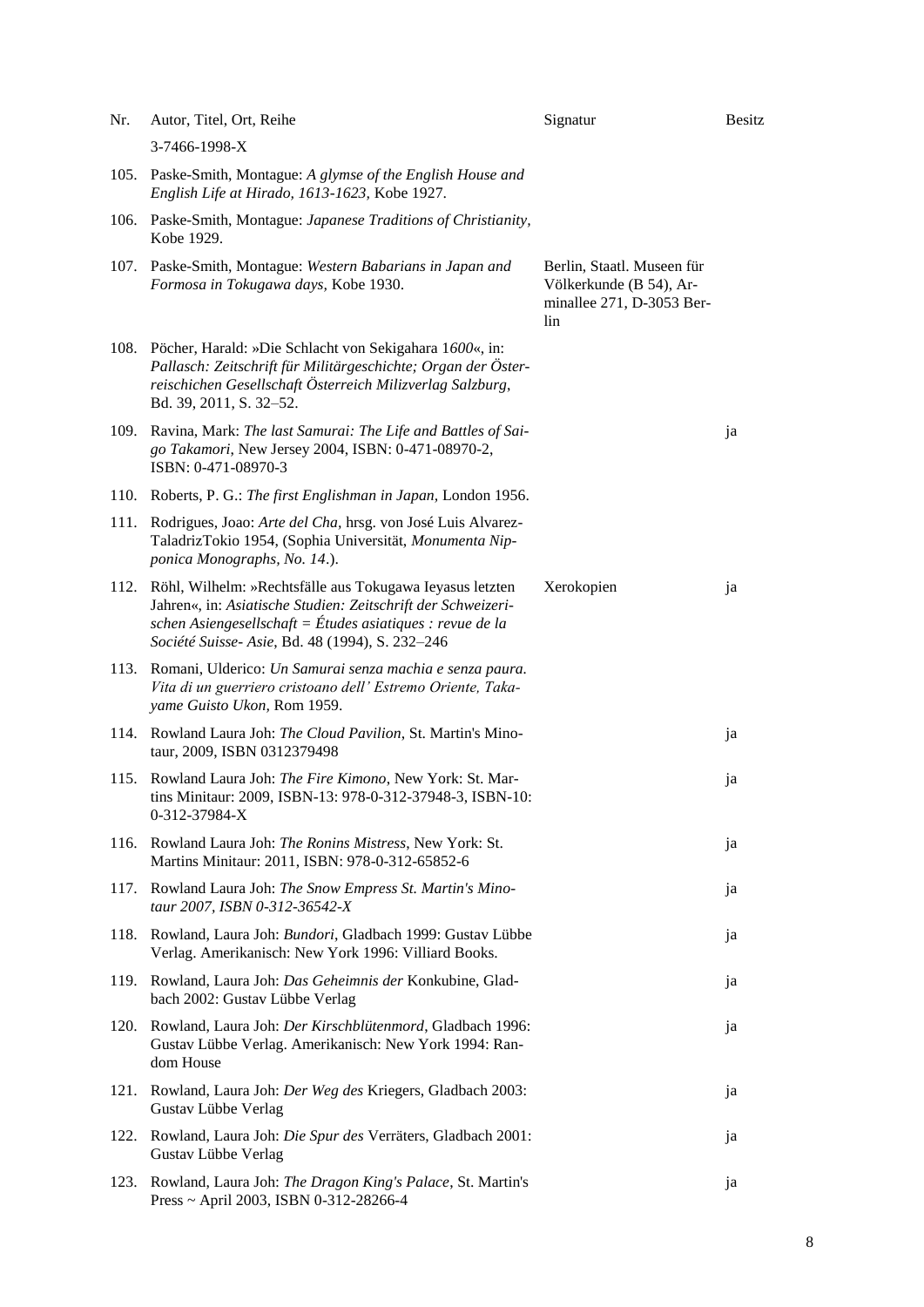| Nr.  | Autor, Titel, Ort, Reihe                                                                                                                                                                                                                                                              | Signatur         | <b>Besitz</b> |
|------|---------------------------------------------------------------------------------------------------------------------------------------------------------------------------------------------------------------------------------------------------------------------------------------|------------------|---------------|
| 124. | Rowland, Laura Joh: The Perfumed Sleeve, St. Martin's Min-<br>otaur:2004, ISBN 0-312-31889-8                                                                                                                                                                                          |                  | ja            |
|      | 125. Rowland, Laura Joh: The Pillow Book of Lady Wisteria, St.<br>Martin's Press ~ April 2002, ISBN0-312-28262-1                                                                                                                                                                      |                  | ja            |
| 126. | Sachau, Bettina: »Shiba Ryôtarô«, in: Nachrichten der Ge-<br>sellschaft für Natur- und Völkerkunde Ostasiens, 131-132<br>$(1982)$ , S. 63-101.                                                                                                                                        | Xerokopien       | ja            |
| 127. | Sadler, Arthur Lindsay: The Maker of Modern Japan. The<br>Life of Tokugawa Ieyasu, London 1937, 1978, 1989: Charles<br>E. Tuttle Company, Inc.                                                                                                                                        |                  | ja            |
| 128. | Saito, Sutaro: »Tokugawa Defence Redux: Organizational<br>Failure in the Phaeton Incident«, ), in: The Journal of Japa-<br>nese studies Society for Japanes Studies; ID: gnd/1033256-X<br>1974, Seattle, Wash Soc 0095-6848, Bd. 36, 2009, S. 1-32.                                   | <b>ULB</b> Halle | ja            |
| 129. | Saris, John: The first Voyage of the English to Japan, hrsg.<br>von Takenobu Otsuka, Tokio 1941.                                                                                                                                                                                      |                  |               |
| 130. | Saris, John: The Voyage of Captain John Saris to japan,<br>1613, hrsg. von E.M. Satow, London, 1900.                                                                                                                                                                                  |                  |               |
| 131. | Sato, Hiroaki: The Illustrated Legends of the Samurai, New<br><b>York 1995</b>                                                                                                                                                                                                        |                  | ja            |
| 132. | Schilling, Dorotheus, O.F.M.: Das Schulwesen der Jesuiten<br>in Japan 1551-1614, Münster 1931.                                                                                                                                                                                        |                  |               |
| 133. | Schlombs, Adele: <i>Hiroshige 1797-1858</i> , Köln 2007, ISBN:<br>978-3-8228-5161-6                                                                                                                                                                                                   |                  | ja            |
| 134. | Shiba, Ryôtarô: Der letzte Shôgun. Roman. Berlin 1998:<br>be.bra Verlag. 252 Seiten, 14,8 x 22,0 cm, 17,40 €, ISBN<br>978-3-86124-281-9.                                                                                                                                              |                  | ja            |
| 135. | Shiba, Ryôtarô: Drunk as a Lord. Samurai Stories. translated<br>Eileen Kato. Kodansha America, Inc Hardcover. 253 pages.<br>Original: Yotte soro, Japan 1975, englisch: Kodansha Inter-<br>national 2001                                                                              |                  | ja            |
| 136. | Shigemi, Takei: Nanbanongaku, sono hikari to kage, Tokio<br>1995 : Ongaku no tomo sha                                                                                                                                                                                                 |                  | ja            |
| 137. | Shimizu, Yoshiaki: Japan: The shaping of Daimyo culture<br>1185-1868, Austellungskatalog der »National Gallery of<br>Art«, Washington, 30.10.1988-23.1.1989, hrsg. von Yoshi-<br>aki Shimizu, Washington 1988. Umfang: XI, 402 S., zahlr.<br>Ill., ISBN: 0-8076-1214-6, 0-89468-122-2 |                  | ja            |
| 138. | Shimura, I.: Western Influence on Japanese History and Cul-<br>ture in Earlier Periods, 1540-1860, Tokio 1936.                                                                                                                                                                        |                  |               |
| 139. | Shinigami, Yumi: https://www.fanfiction.net/s/8693752/1/A-<br>Few-Close-Shaves (über Ishida Mitsunari)                                                                                                                                                                                | Xerokopien       | ja            |
| 140. | Screech, Timon: »The English and the Control of Christianity Xerokopien<br>in the Early Edo Period«, in: Japan Review 24 (1012), S. 3–<br>40                                                                                                                                          |                  |               |
| 141. | Spalding, W. L.: Review of C. R. Boxer: »The The Cristian<br>Century in Japan, 1549–1650«, in The Hispanic American<br>Historical Review, Vol 32, No. 3 (Aug. 1952, S. 399-401.                                                                                                       | Xerokopien       | ja            |
| 142. | Spann, Susan: Blade of the Samurai, New York (U. S. A.)                                                                                                                                                                                                                               |                  | ja            |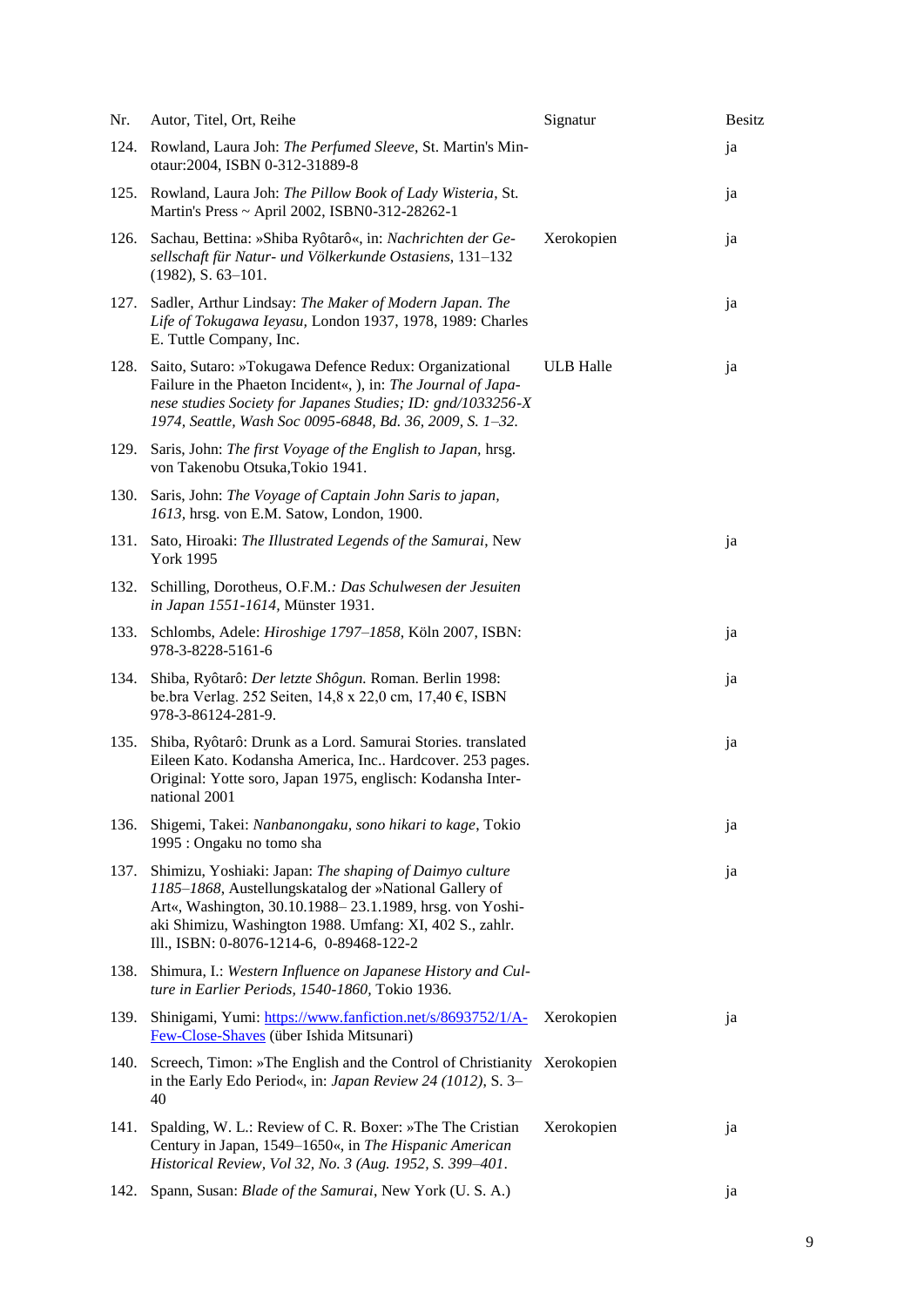| Nr.         | Autor, Titel, Ort, Reihe                                                                                                                                                                                                  | Signatur   | <b>Besitz</b>           |
|-------------|---------------------------------------------------------------------------------------------------------------------------------------------------------------------------------------------------------------------------|------------|-------------------------|
|             | 2014: St. Martin's Press, ISBN 978-250-02705-4                                                                                                                                                                            |            |                         |
| 143.        | Spann, Susan: Flask of the Drunken Master, New York (U.<br>S. A.) 2015: St. Martin's Press, ISBN 978-250-02706-1                                                                                                          |            | ja                      |
| 144.        | Spann, Susan: The Ninja's Daughter, New York (U. S. A.)<br>2016: Seventh Street Books, ISBN 9781633881815                                                                                                                 |            | ja                      |
| 145.        | Spann, Susan: Betrayl at Iga, New York (U. S. A.) 2017:<br>Seventh Street Books, ISBN 9781633882775                                                                                                                       |            | ja                      |
| 146.        | Spann, Susan: Ghost oft he Bamboo Road, Jersey City, New<br>Yersey (USA) 2019: Seventh Street Books                                                                                                                       |            | ja                      |
| 147.        | Spann, Susan: Fires of Edo, : New York (U. S. A.) 2022:<br>Minotaur Books, an imprint of Mac Millan Publishers 978-1-<br>64506-044-4 (paperback).                                                                         |            |                         |
| 148.        | St. Claire Robson, Lucia: Die Tokaido-Straße, München<br>1992 (Droemersche Verlagsanstalt Th. Knauer Nachf., Nr.<br>60030) ISBN: 3-426-60030-7.                                                                           |            | ja                      |
| 149.        | Takayanagi, Shunichi: The Glory that was Azuchi Tokio<br>1977 (Sophia Universität), (Nipponica XXXII-4, S. 515-<br>524.).                                                                                                 |            | Xerokopien,<br>gebunden |
| <i>150.</i> | Tensho Shonen Shisetsu. The Italien Tour of Four Japanese<br>Youths in 1585, Konzertprogramm, Villa I Tatti, The Har-<br>vard University Center for Italian Renaissance Studies,<br>Aufführung: 2012 06 14                | Xerokopien | ja                      |
| 151.        | Tojo, Natália: »The Anxiety of the silent Traders. Dutch Per- Xerokopien<br>ception on the Portuguese Banishment from Japan«, Bulletin<br>of Portuguese/Japanese Studies, Bd. 1. Lissabon 2001, S.<br>$111 - 127.$        |            | ja                      |
| 152.        | Tokugawa jugodai noshogun ten (Fifteeen generations of<br>Tokugawa shoguns exhibition), Exh. cat. Okayama<br>Tenshukaku, Okayama 1972.                                                                                    |            |                         |
| 153.        | Totman, Conrad: Tokugawa Ieyasu: Shogun, San Francisko<br>(USA) 1983 (Heijan International Inc., P.O. Box 2420).<br>ISBN: #0-89346-210-1                                                                                  |            | ja                      |
| 154.        | Tsuji, Kunio: Azuchi okanki, Tokio 1968.                                                                                                                                                                                  |            | hat Emiko               |
| 155.        | Tsuji, Kunio: The Signore: Shogun of the Warring States,<br>1st. Edition Tokio und New York 1989, ISBN: 0-87011-939-<br>7, 2. Edition, Tokio und New York 1996, ISBN:<br>477002066X. Original: Azuchi okanki, Tokio 1968. |            | ja                      |
| 156.        | Vaporis, Constantine: Review of Ravina, Mark: »The last<br>Samurai: The Life and Battles of Saigo Takamori«, in Mon-<br>umenta Nipponica, Band 64, Heft 1, Tokio 2009, S. 185-<br>188.                                    | Xerokopien | ja                      |
| 157.        | Yoshikawa, Eiji: Kuroda Josui, engl. Übersetzung: Shelley<br>Marshall, München 2019: Kindle, ISBN: 9781795787970                                                                                                          |            | ja                      |
| 158.        | Yoshikawa, Eiji: Die Geschichte von Taira (1): Neue Inter-<br>pretation, aus dem Japanischen übersetz von Yutaka Hayau-<br>chi 2018, Books on Demand, Norderstedt, ISBN: 978-3-<br>7460-1721-1.                           |            |                         |
| 159.        | Yoshikawa, Eiji: Musashi, München 1987: Knauer, ISBN 3-<br>426-01517-X                                                                                                                                                    |            | ja                      |